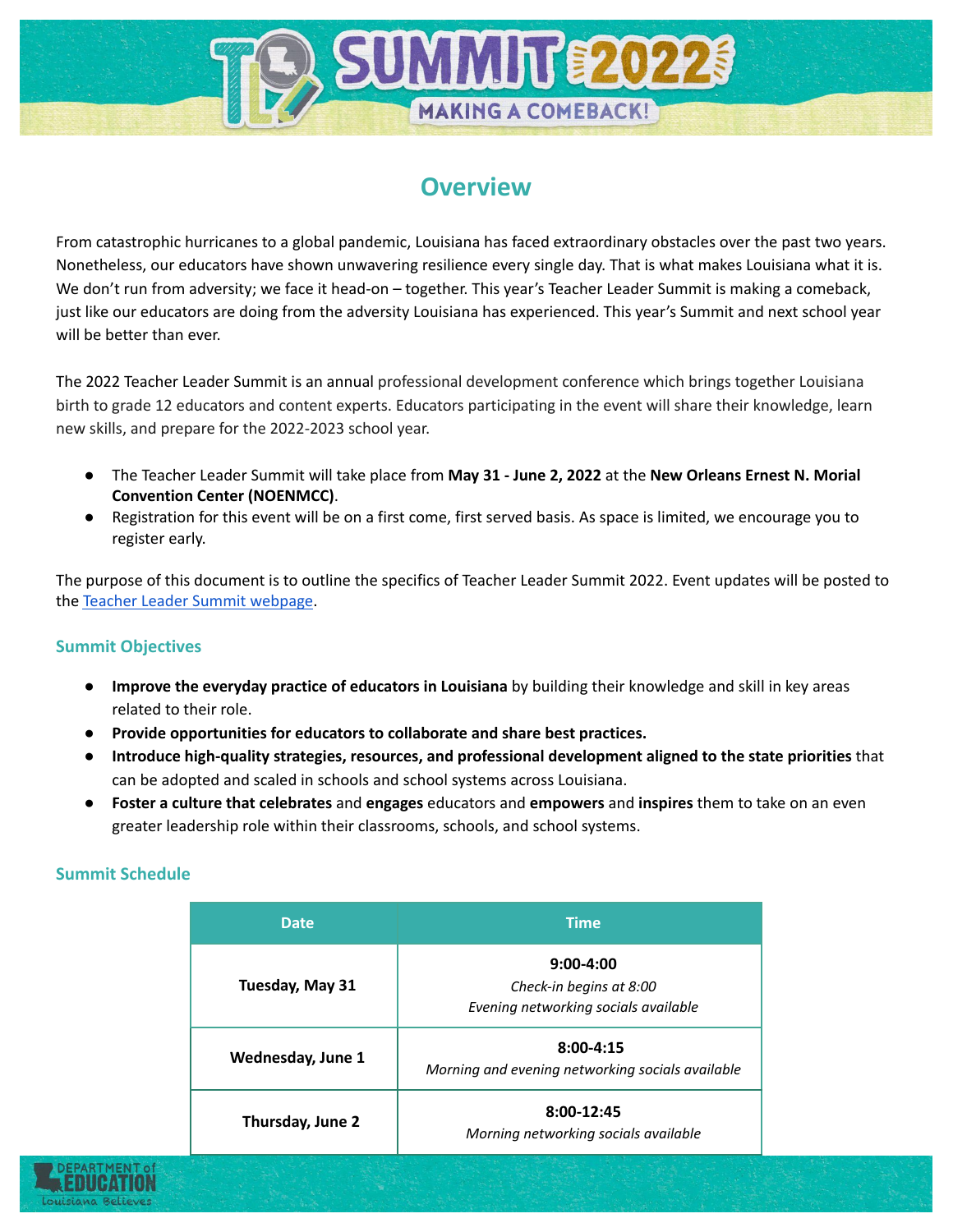# **School System Superintendent's Day**

Day 1 of the Teacher Leader Summit will have a day-long session for district and charter superintendents only. On days 2 and 3, superintendents can attend sessions of their choice that have been previously scheduled within the Whova app.

**SUMMIT \$202** 

**MAKING A COMEBACK!** 

## **Content and Audiences**

When selecting educators to attend the Teacher Leader Summit, systems should prioritize sending those that work directly with the content areas below since there will be dedicated sessions throughout the event.

- Career and Technical Education
- **Arts**
- **High School Experience**
- **Diverse Learners**
- **ELA**
- **Early Childhood**
- Math
- STEM
- **Science**
- Literacy
- Social Studies
- **Technology**
- **Instructional Best Practices**
- Student Well-being
- System/School Planning
- Curriculum and Assessment
- World Languages

Systems should prioritize sending teachers to the Summit; system and school leaders are also encouraged to attend. The following educators would directly benefit from the sessions provided:

- **Teachers**
- Teacher Leaders
- Early Childhood Directors
- **Teacher Preparation Providers**
- Arts Teachers
- Librarians
- **Counselors**
- **School Leaders**
- **System Leaders**

## **Enhancements**

Based on feedback from participants, the following enhancements have been made to Teacher Leader Summit:

- Improved event app, Whova
	- This application allows registration and session scheduling to take place on the same platform.
	- Additional features include:
		- Option to message the event managers
		- Leaderboard for attendees to earn points for engagement within the app
			- Top attendees on the leaderboard will be entered to receive prizes during the closing session. Winners must be present to win.
		- E-business card exchange
		- Digital event map
- Increased registration value
	- T-shirts and tote bags will be included in the ticket price.
- Networking opportunities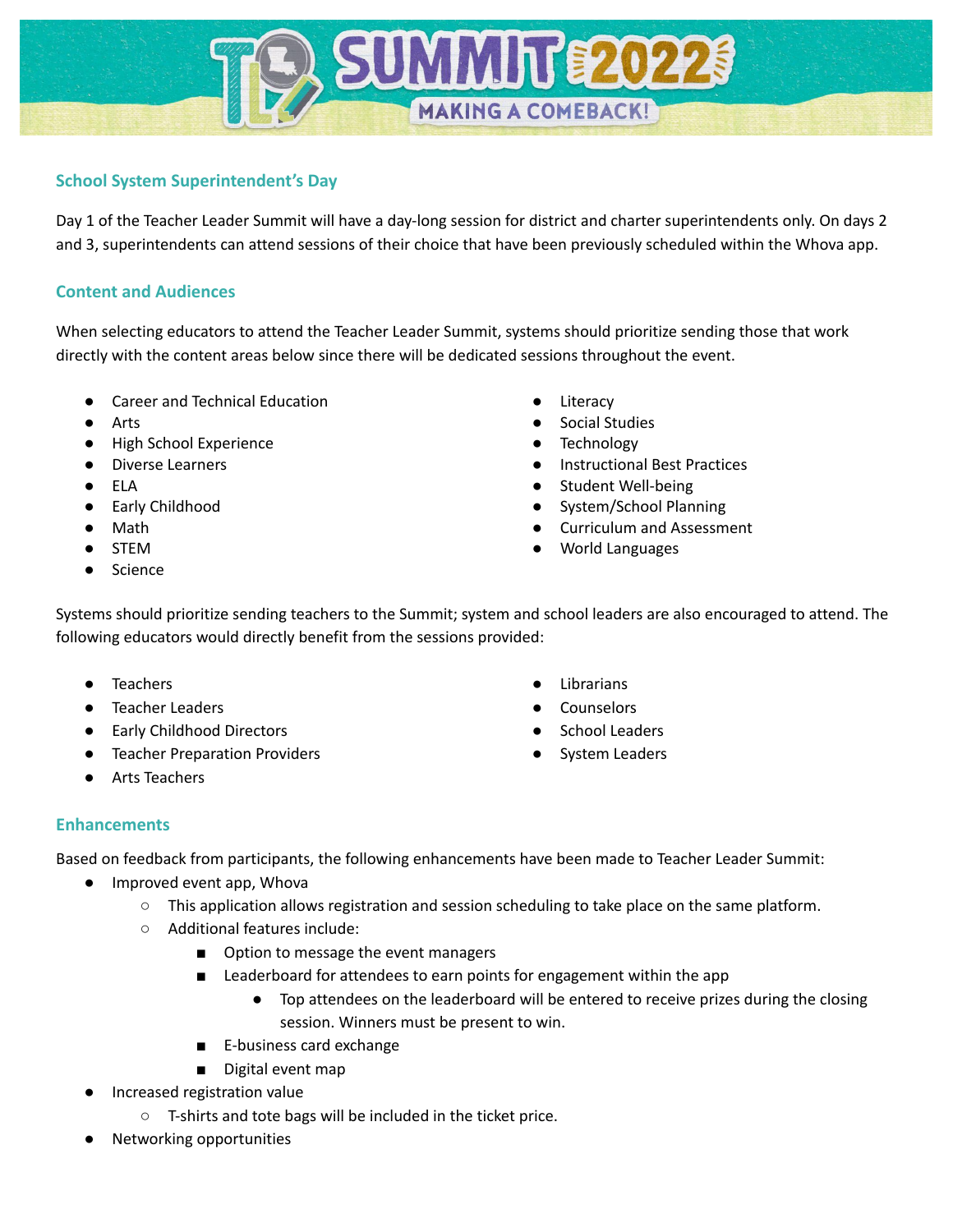

- Networking opportunities will be made available throughout the event, including morning and evening socials.
- Length of day adjusted to meet needs of participants
	- Sessions have been shortened from 80 minutes to 60 minutes.
	- Days have been shortened to conclude on or before 4:15 p.m. each day.
- **Education Expo** 
	- The two-day Education Expo is designed to connect Louisiana educators with high quality professional learning partners and non-profit organizations for Q&A opportunities, relationship building, and the sharing of best practices. Participants that visit all booths and collect stamps within the Whova app will be entered into the Passport Contest prize drawing. Winners will be announced via the Whova app on Day 3 and must be present to win.

# **Registration**

[Registration](https://whova.com/portal/registration/teach1_202206/) for the Summit will open on January 10 on a **first-come, first-serve basis.** Early Bird registration ends on March 1. Regular registration will close on April 15 or at sellout.

*Note:* Due to capacity constraints, there will be **no** onsite registration. All registrations **must** be completed in advance of arriving at the event.

Educators will use the same system, Whova, to register and build their schedules for the 2022 Summit. The Department strongly encourages the email address used for Whova to be the participant's official school email address. Personal email addresses have a history of blocking emails from event platforms and/or marking them as SPAM.

# **Registration Fees**

To help offset the cost of running a high-quality, multi-day event for thousands of Louisiana educators, the LDOE will charge a registration fee for the 2022 Teacher Leader Summit. This fee will cover:

- Admission to conference
- Conference sessions
- Lunch
- Admission to Education Expo
- T-shirt
- Tote bag

All attendees will be provided lunch on May 31 and June 1. Special meal options will be provided for those with dietary restrictions. Educators can elect to not eat the meal provided, but no discount will be given.

| <b>Description</b>                     | <b>Fee</b> |  |
|----------------------------------------|------------|--|
| Early Bird Registration, 3-Day Package | \$100      |  |
| Regular Registration, 3-Day Package    | \$130      |  |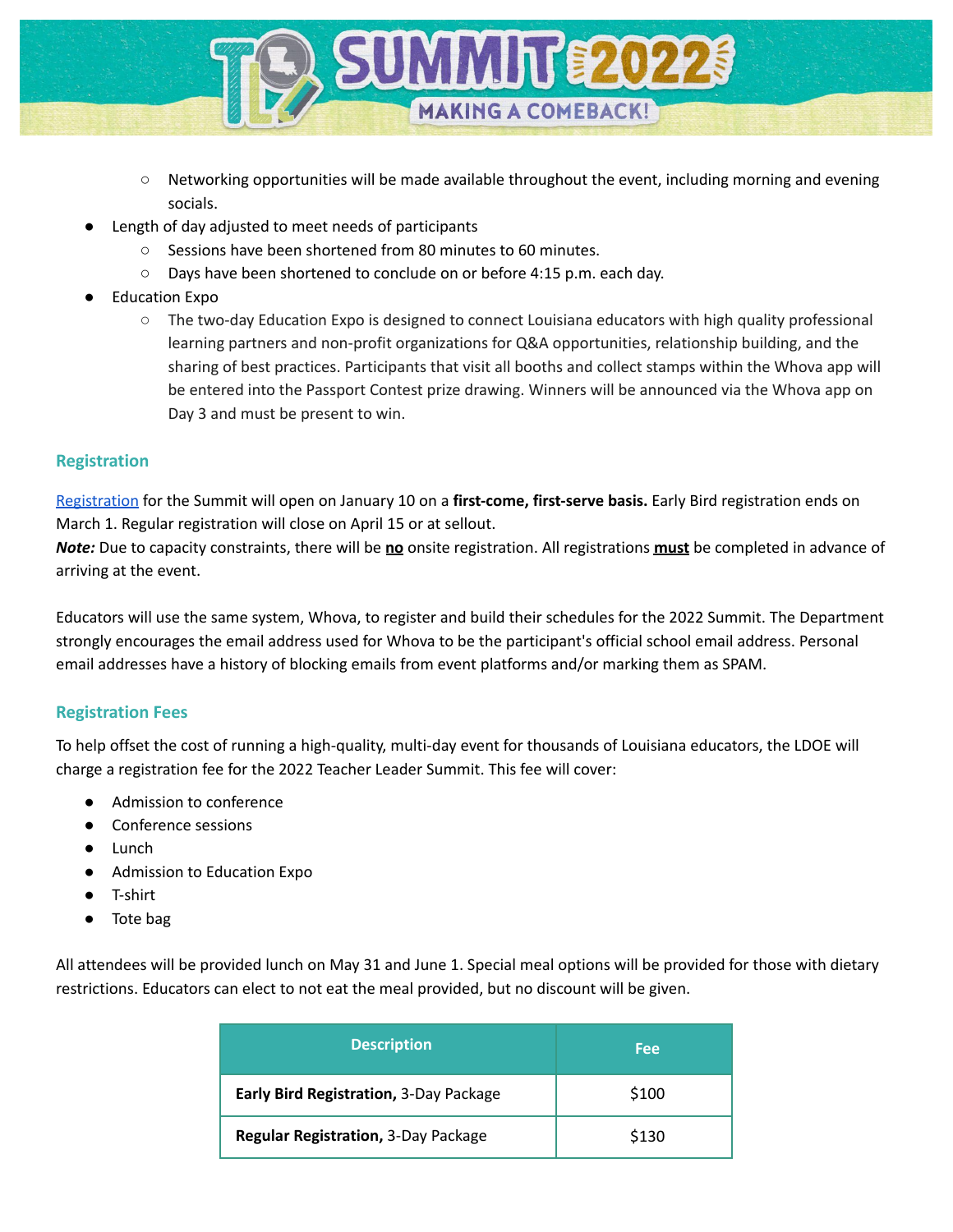

Participants can pay for their registration fee in Whova using Visa, MasterCard, Discover, or AMEX. The Department does not accept cash, checks, money orders, or purchase orders for this event.

### **Waitlist**

There will be no waitlist for the 2022 Teacher Leader Summit. Should any remaining seats be available after registration closes on April 15, the Department will re-open the registration window for approximately 2 weeks.

#### **Presenting at Teacher Leader Summit**

The Louisiana Department of Education is accepting applications to be a presenter at the Teacher Leader Summit until **February 4**. More information can be found in the Presenter [Application](https://www.louisianabelieves.com/docs/default-source/2022-teacher-leader-summit/presenter-application---tl-summit-2022.pdf).

#### **Sessions**

Educators will have the opportunity to choose from more than 200 sessions led by content experts including but not limited to LDOE staff, partner organizations, and Louisiana Teacher Leaders. LDOE will release the full session list and open session selection via Whova on April 8, 2022 to all ticket holders.

#### **Registered participants must reserve seats to sessions in advance via the Whova app.**

#### **Parking**

Ample [parking](https://mccno.com/wp-content/uploads/2019/01/Parking-Map-Update-Edit6-Lots-Added-1.jpg) is available at and around the Convention Center for a daily fee. Some parking lots only accept cash. All overnight parking is prohibited. We encourage attendees to walk, utilize ridesharing services, use public [transportation](http://www.norta.com/), or carpool.

## **Health and Safety**

Creating a healthy and safe environment for all participants is of the utmost importance and concern to the LDOE. The LDOE has outlined the requirements below as it pertains to health and safety measures related to the Teacher Leader Summit. Participants can review all of the COVID Safety Protocols [here.](https://www.louisianabelieves.com/docs/default-source/2022-teacher-leader-summit/covid-safety-protocols---tl-summit-2022.pdf)

The City of New Orleans has lifted the mask, vaccine and test requirements as of March 21. Under the [updated](https://ready.nola.gov/incident/coronavirus/safe-reopening/) [guidelines](https://ready.nola.gov/incident/coronavirus/safe-reopening/), Teacher Leader Summit will not require these.

#### **What to Bring**

To aid you in the planning of your attendance, LDOE encourages you to bring with you the following items:

- personal hand sanitizer with at least 60% alcohol
- Lysol/Clorox wipes, should you desire
- water canteens (to be refilled at drinking fountains)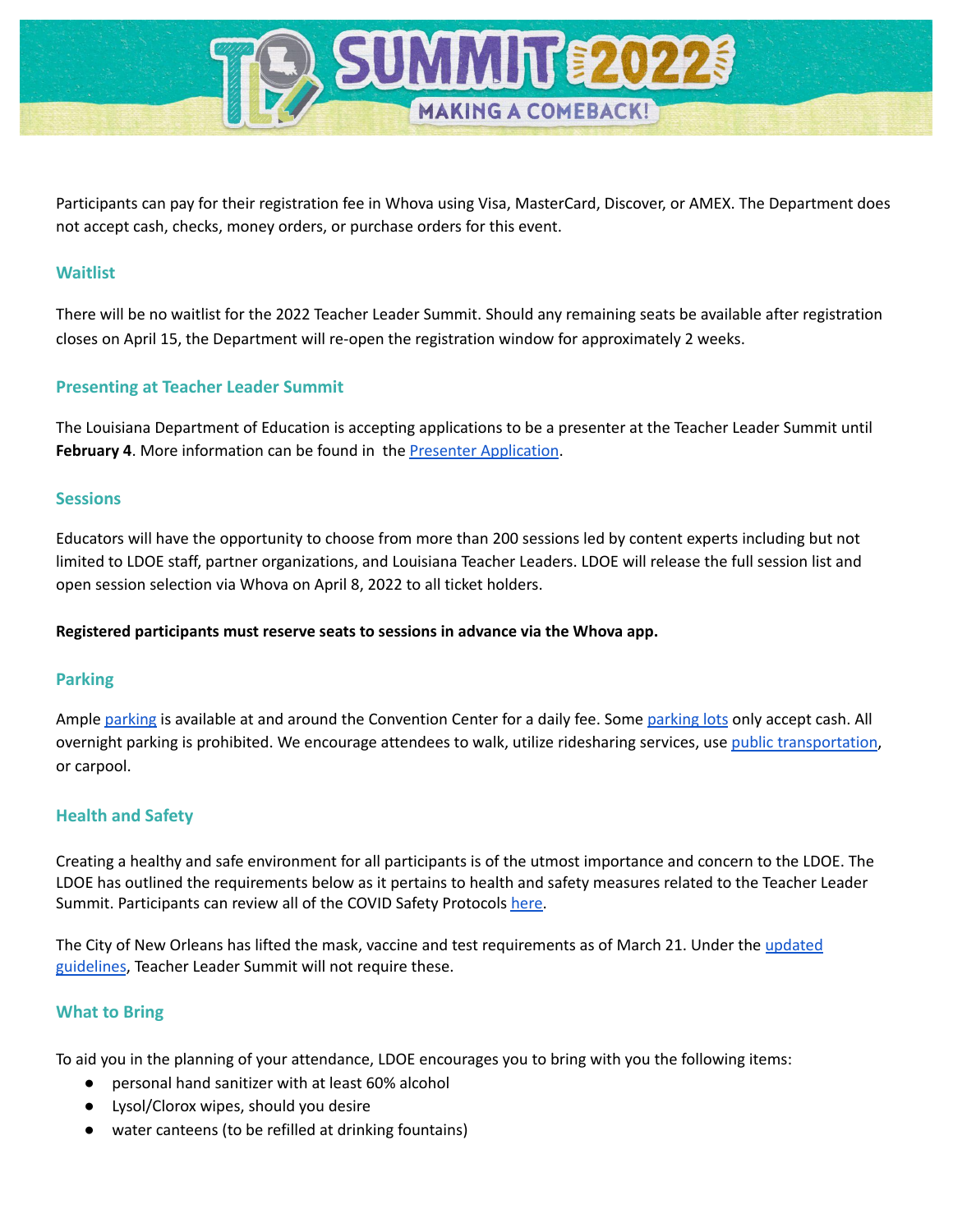

- sweater or other long-sleeved covering
- chargers for mobile devices, tablets, and laptops
- computer/pen and paper for notetaking
- umbrella in case of inclement weather
- comfortable walking shoes
- large carrying bag or backpack for your belongings

# **Social Media**

The Department encourages all attendees of the Summit to share your experiences on social media using the hashtag #LATeacherLeaders. Be sure to tag the Department in your posts:

- Facebook: @LaEducation
- Twitter: @La\_Believes
- Instagram: @la\_believes

Educators can use the graphics linked below to share across their social media platforms to celebrate attending the 2022 Teacher Leader Summit.

Educator - "I'm Going" [\(Facebook,](https://louisianabelieves.com/docs/default-source/2022-teacher-leader-summit/2022-tl-summit-social-media-graphics---educator---i-m-going-(facebook).jpg?sfvrsn=d0846518_2) [Instagram](https://louisianabelieves.com/docs/default-source/2022-teacher-leader-summit/2022-tl-summit-social-media-graphics---educator---i-m-going-(instagram).jpg?sfvrsn=d4846518_2), [Twitter](https://louisianabelieves.com/docs/default-source/2022-teacher-leader-summit/2022-tl-summit-social-media-graphics---educator---i-m-going-(twitter).jpg?sfvrsn=d7846518_2)) Presenter - "I'm Going" ([Facebook](https://louisianabelieves.com/docs/default-source/2022-teacher-leader-summit/2022-tl-summit-social-media-graphics---presenter---i-m-going-(facebook).jpg?sfvrsn=db846518_2), [Instagram,](https://louisianabelieves.com/docs/default-source/2022-teacher-leader-summit/2022-tl-summit-social-media-graphics---presenter---i-m-going-(instagram).jpg?sfvrsn=da846518_2) [Twitter\)](https://louisianabelieves.com/docs/default-source/2022-teacher-leader-summit/2022-tl-summit-social-media-graphics---presenter---i-m-going-(twitter).jpg?sfvrsn=d9846518_2)

## **Cancellations, Refunds, and Transfers**

To receive a refund of registration fees, individuals must request a refund of their registration no later than May 16, 2022, ten business days before the Summit begins. No refunds will be issued after May 16, 2022. The refund will automatically be credited to the registrant's account within 5 business days. To request a refund, individuals must contact [LDOEevents@la.gov](mailto:LDOEevents@la.gov) with the ticket holder's name and email address.

All Teacher Leader Summit tickets are non-transferable. This means only the person whose name is on the original registration confirmation may use that ticket. Should this person not be able to attend, he/she should request a refund. Another educator *cannot* attend in their place using the same ticket. A completely new and separate ticket must be purchased.

## **Lodging**

The Department has worked with hotels near the Convention Center to hold reduced-rate rooms for participants. Refer to the **[map](https://www.mccno.com/wp-content/uploads/2019/01/Parking-Map-Update-Edit6-Lots-Added-1.jpg)** of the Convention Center and the surrounding area including hotels and parking.

| <b>Distance from</b><br><b>Hotel</b><br><b>Convention Center</b> | Daily Rate | <b>Additional Notes</b> |
|------------------------------------------------------------------|------------|-------------------------|
|------------------------------------------------------------------|------------|-------------------------|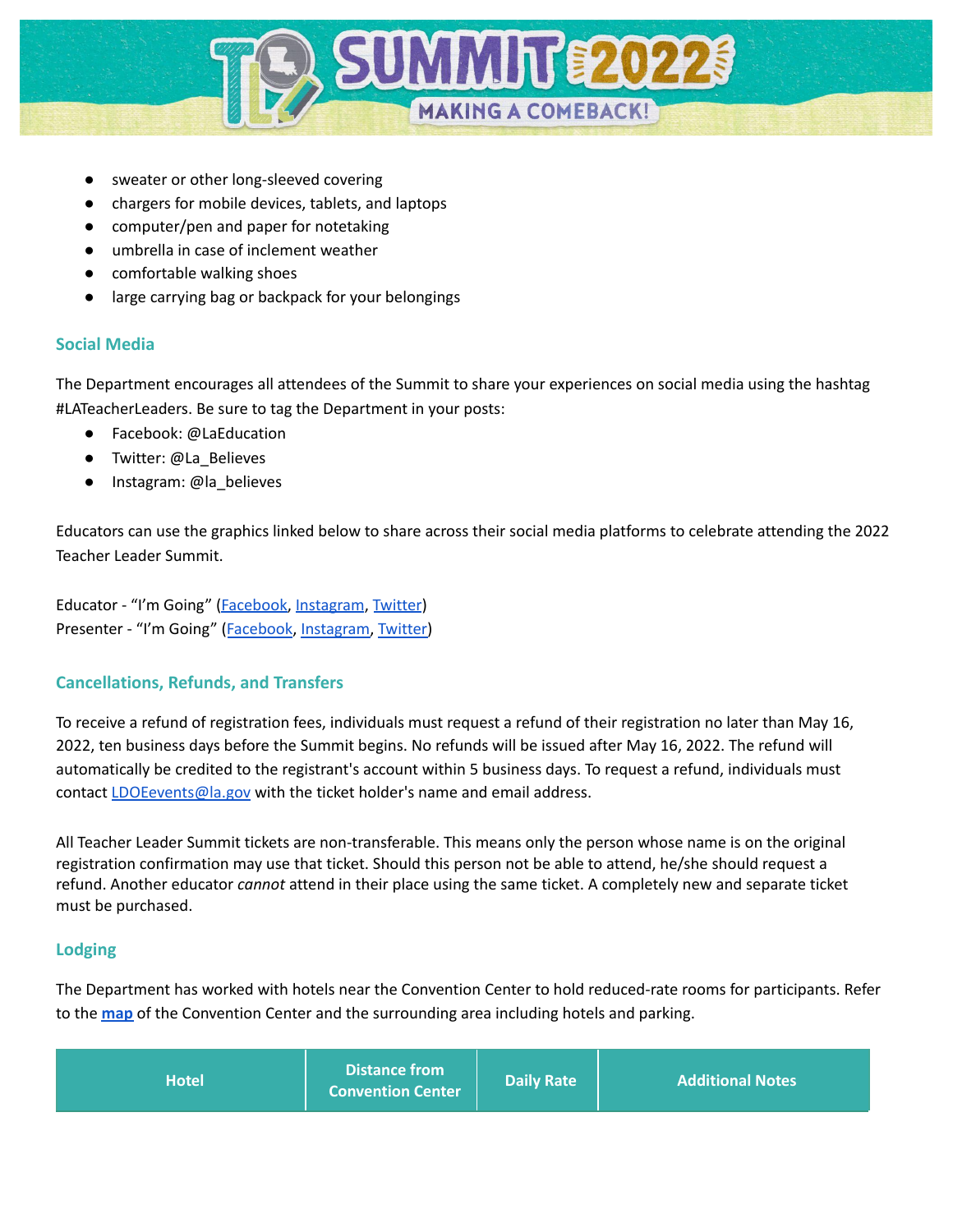

| <b>Hampton Inn &amp; Suites</b><br><b>Convention Center</b><br>1201 Convention Center Blvd<br>New Orleans, LA 70130<br>504-566-9990         | 0.1 miles | \$157/\$207 | <b>Booking Link</b><br>Reservation Deadline: 4/29/2022<br>Valet Parking Rate: \$39<br>Check-in time: 3:00 p.m.<br>Check-out time: 11:00 a.m.    |
|---------------------------------------------------------------------------------------------------------------------------------------------|-----------|-------------|-------------------------------------------------------------------------------------------------------------------------------------------------|
| <b>Hilton Garden Inn Convention</b><br><b>Center</b><br>1001 S Peters Street<br>New Orleans, LA 70130<br>504-525-0044                       | 0.1 miles | \$109/\$129 | <b>Booking Link</b><br>Reservation Deadline: 4/29/2022<br>Valet Parking Rate: \$45<br>Check-in time: 3:00 p.m.<br>Check-out time: 11:00 a.m.    |
| <b>New Orleans Marriott</b><br><b>Warehouse Arts District Hotel</b><br>859 Convention Center Blvd<br>New Orleans, LA 70130<br>504-613-2888  | 0.1 miles | \$158       | <b>Booking Link</b><br>Reservation Deadline: 5/02/2022<br>Off-site Parking Rate: \$30<br>Check-in time: 4:00 p.m.<br>Check-out time: 11:00 a.m. |
| <b>Springhill Suites Downtown</b><br>301 St. Joseph Street<br>New Orleans, LA 70130<br>504-522-3100                                         | 0.2 miles | \$158       | <b>Booking Link</b><br>Reservation Deadline: 5/02/2022<br>On-site Parking Rate: \$15<br>Check-in time: 4:00 p.m.<br>Check-out time: 11:00 a.m.  |
| <b>Sonesta ES Suites New Orleans</b><br>345 St. Joseph Street<br>New Orleans, LA 70130<br>504-522-1300                                      | 0.1 miles | \$158       | <b>Booking Link</b><br>Reservation Deadline: 4/29/2022<br>Self Parking Rate: \$21<br>Check-in time: 4:00 p.m.<br>Check-out time: 11:00 a.m.     |
| <b>Omni Riverfront Hotel</b><br>701 Convention Center Blvd<br>New Orleans, LA 70130<br>504-524-8200                                         | .4 miles  | \$158       | <b>Booking Link</b><br>Reservation Deadline: 4/29/2022<br>Valet Parking Rate: \$45<br>Check-in time: 4:00 p.m.<br>Check-out time: 11:00 a.m.    |
| <b>Hilton New Orleans Riverside</b><br>2 Poydras Street<br>New Orleans, LA 70130<br>504-561-0500                                            | .5 miles  | \$167       | <b>Booking Link</b><br>Reservation Deadline: 5/06/2022<br>Self Parking Rate: \$25<br>Check-in time: 4:00 p.m.<br>Check-out time: 11:00 a.m.     |
| <b>Renaissance New Orleans Arts</b><br><b>Warehouse District Hotel</b><br>700 Tchoupitoulas Street<br>New Orleans, LA 70130<br>504-613-2330 | .5 miles  | \$158       | <b>Booking Link</b><br>Reservation Deadline: 5/02/2022<br>Valet Parking Rate: \$45<br>Check-in time: 4:00 p.m.<br>Check-out time: 11:00 a.m.    |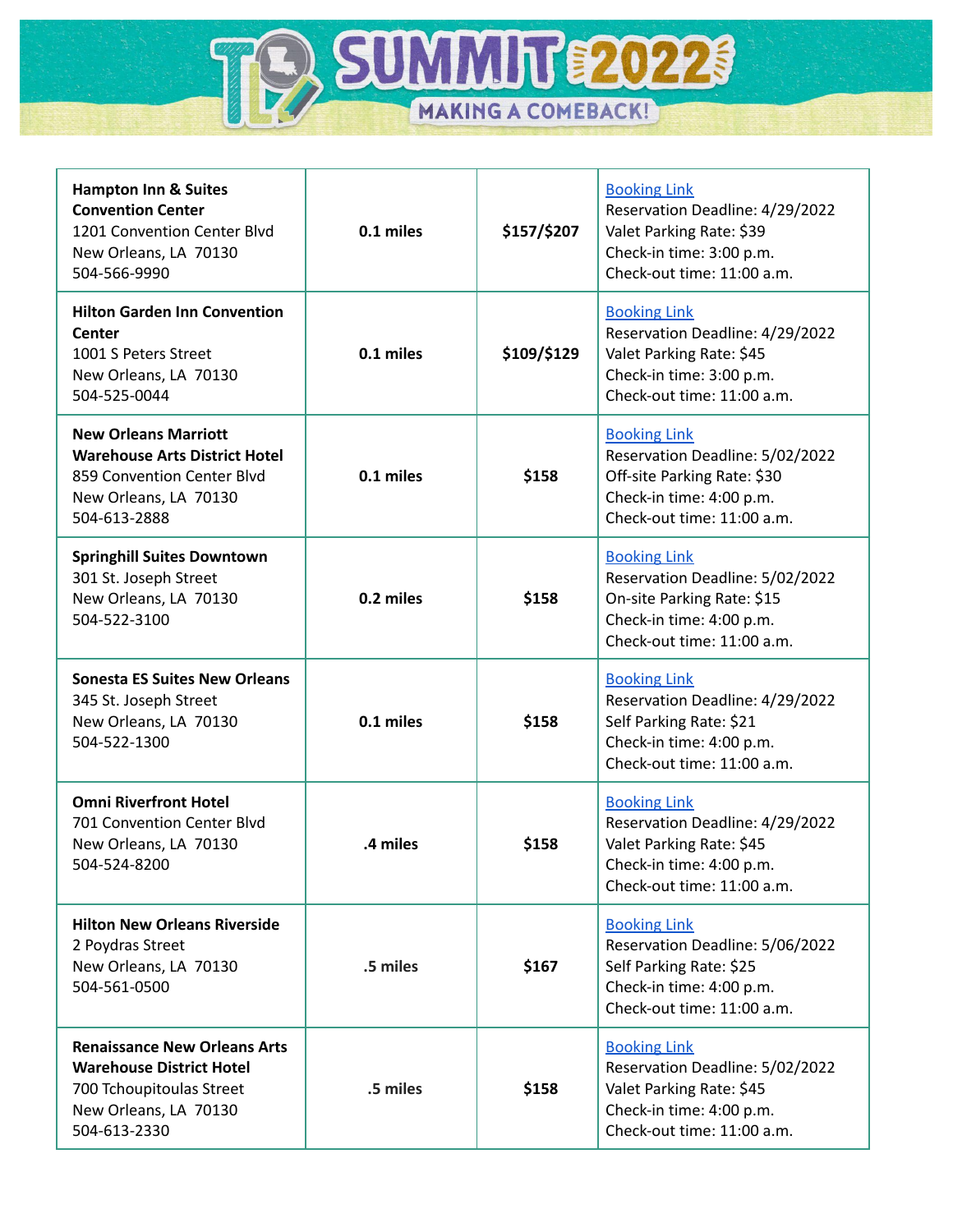

| <b>Courtyard New Orleans</b><br><b>Downtown/Convention Center</b><br>300 Julia Street<br>New Orleans, LA 70130<br>504-598-9898 | .5 miles  | \$158       | <b>Booking Link</b><br>Reservation Deadline: 5/02/2022<br>Valet Parking Rate: \$35<br>Check-in time: 4:00 p.m.<br>Check-out time: 11:00 a.m.   |  |
|--------------------------------------------------------------------------------------------------------------------------------|-----------|-------------|------------------------------------------------------------------------------------------------------------------------------------------------|--|
| <b>Holiday Inn Express</b><br>936 St. Charles Avenue<br>New Orleans, LA 70130<br>504-962-0900                                  | .6 miles  | \$139/\$169 | <b>Booking Link</b><br>Reservation Deadline: 4/30/2022<br>Check-in time: 4:00 p.m.<br>Check-out time: 11:00 a.m.                               |  |
| <b>Loews New Orleans</b><br>300 Poydras Street<br>New Orleans, LA 70130<br>504-595-3300                                        | .7 miles  | \$135       | <b>Booking Link</b><br>Reservation Deadline: 4/29/2022<br>Valet Parking Rate: \$25<br>Check-in time: 4:00 p.m.<br>Check-out time: 12:00 p.m.   |  |
| <b>DoubleTree by Hilton</b><br>300 Canal Street<br>New Orleans, LA 70130<br>504-581-1300                                       | .8 miles  | \$109       | <b>Booking Link</b><br>Reservation Deadline: 4/30/2022<br>Self Parking Rate: \$30<br>Check-in time: 4:00 p.m.<br>Check-out time: 11:00 a.m.    |  |
| <b>St. James Hotel</b><br>330 Magazine Street<br>New Orleans, LA 70130<br>504-304-4000                                         | .8 miles  | \$129       | <b>Booking Link</b><br>Reservation Deadline: 4/30/2022<br>Valet Parking Rate: \$45<br>Check-in time: 4:00 p.m.<br>Check-out time: 11:00 a.m.   |  |
| <b>Sheraton New Orleans</b><br>500 Canal Street<br>New Orleans, LA 70130<br>504-525-2500                                       | .9 miles  | \$158       | <b>Booking Link</b><br>Reservation Deadline: 5/02/2022<br>On-site Parking Rate: \$35<br>Check-in time: 4:00 p.m.<br>Check-out time: 11:00 a.m. |  |
| <b>Hilton New Orleans</b><br>333 St. Charles Avenue<br>New Orleans, LA 70130<br>504-378-2800                                   | .9 miles  | \$139/\$149 | <b>Booking Link</b><br>Reservation Deadline: 5/31/2022<br>Valet Parking Rate: \$45<br>Check-in time: 3:00 p.m.<br>Check-out time: 11:00 a.m.   |  |
| <b>JW Marriott</b><br>614 Canal Street<br>New Orleans, LA 70130<br>504-525-6500                                                | 1.0 miles | \$158       | <b>Booking Link</b><br>Reservation Deadline: 5/02/2022<br>Valet Parking Rate: \$49<br>Check-in time: 4:00 p.m.<br>Check-out time: 11:00 a.m.   |  |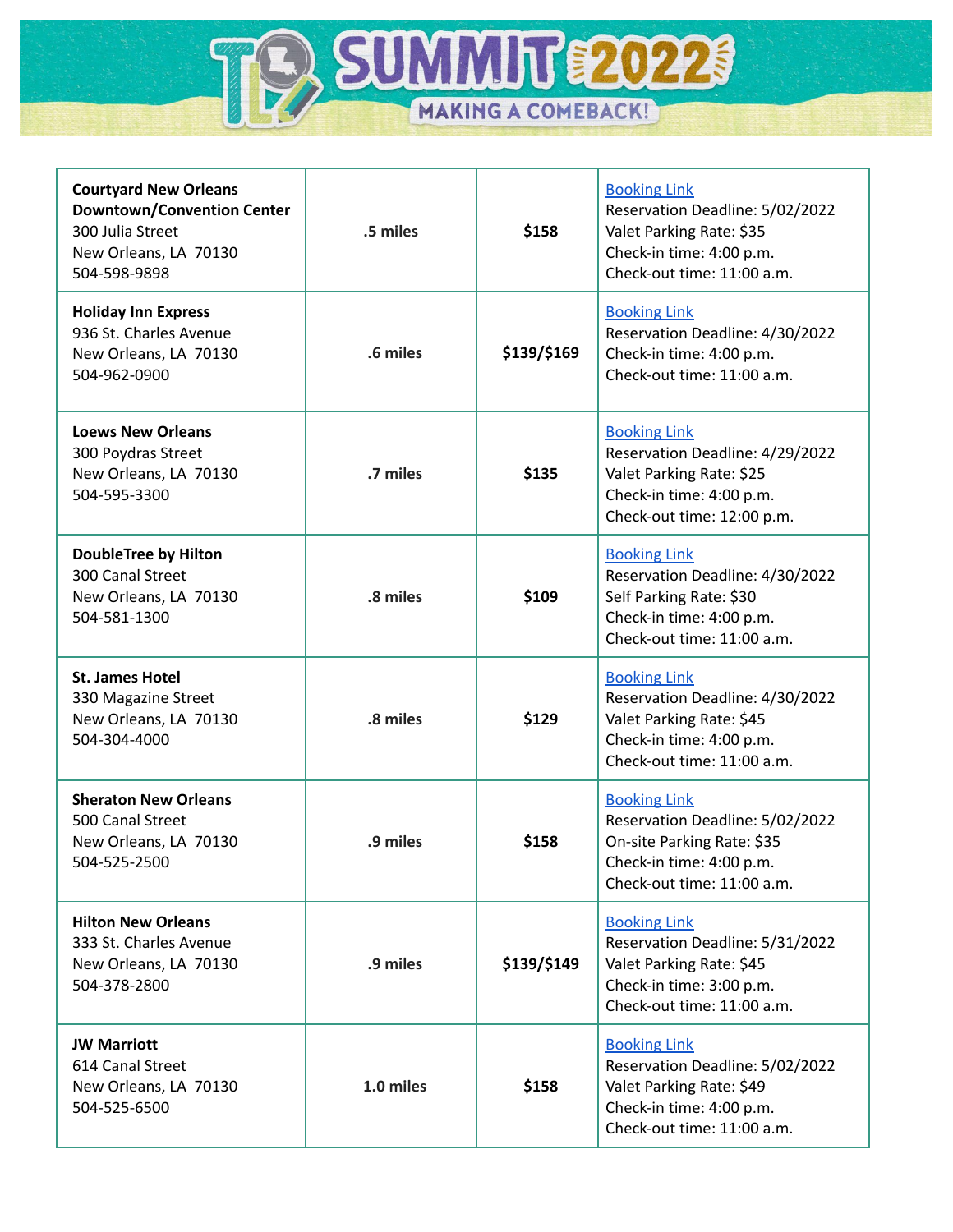

# **Contact Us**

The Department will share additional information about the Summit throughout the 2021–2022 school year via monthly school system webinars and the Department's newsletters.

Click [here](https://visitor.r20.constantcontact.com/manage/optin?v=001fIloikhUAkU8BmsFPkwx3k5zMvZi0TX22WoSfv_7pcprLwBpcWhwcoxlY0L_VXP8fVfrX5YARilIBbC4RE_A1pWS0_QmEc02vU-Ta6NCr20%3D) to sign up to receive the Teacher Leader newsletter.

Please contact **LDOEEvents@la.gov** with questions regarding the 2022 Teacher Leader Summit.